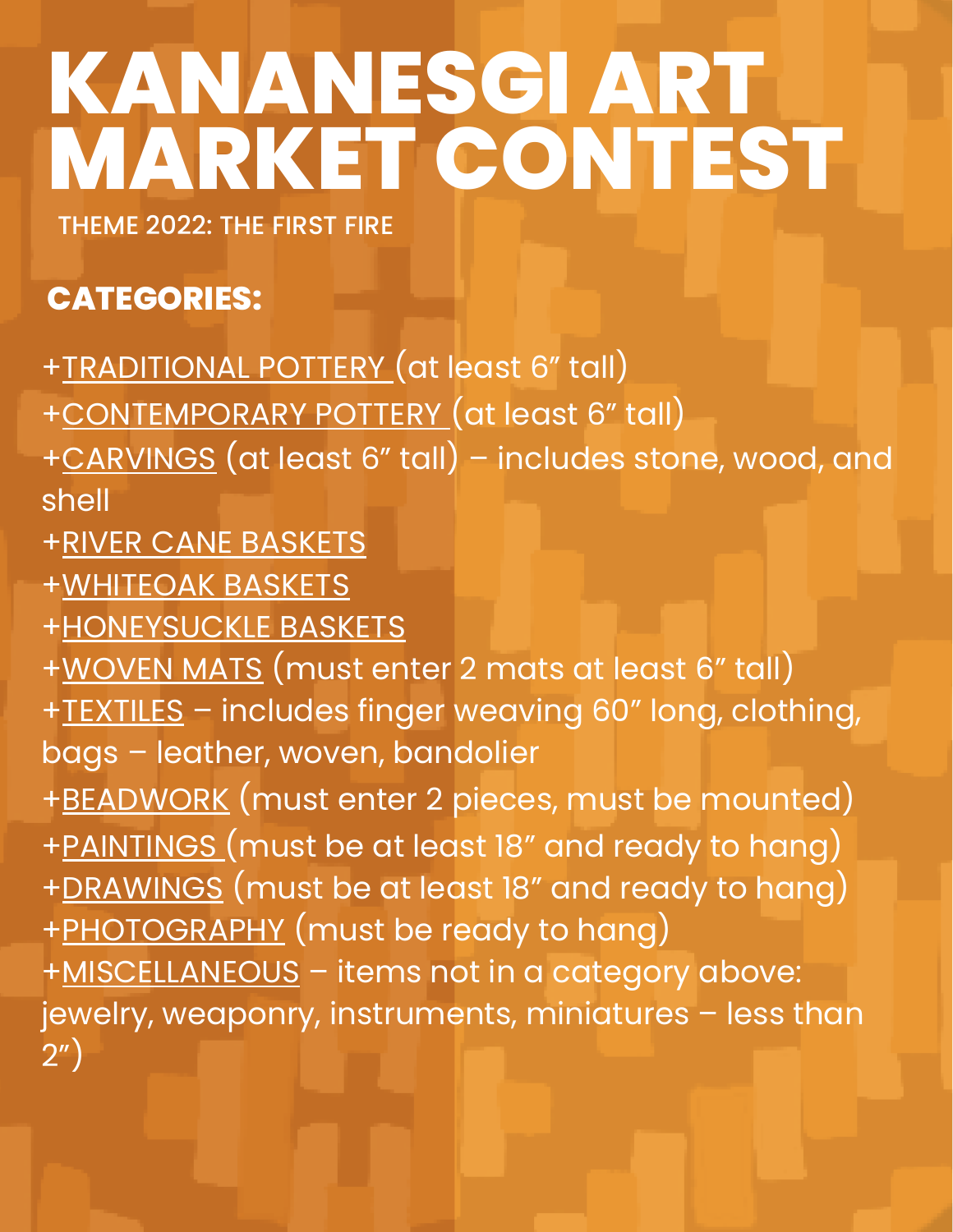# **PRIZES**

- First Place \$900
- Second Place \$700
- Third Place \$500
- First Place Best of Show \$3000
	- Second Place Best of Show \$2000
	- Third Place Best of Show \$1000

#### Other prizes:

- Creativity Award \$1000
- Celebrity's Choice Award \$1000
- People's Choice Award \$1000
- Emerging Young Artist \$1000 (only for 16-21 years old)
- Best Use of Theme \$1000